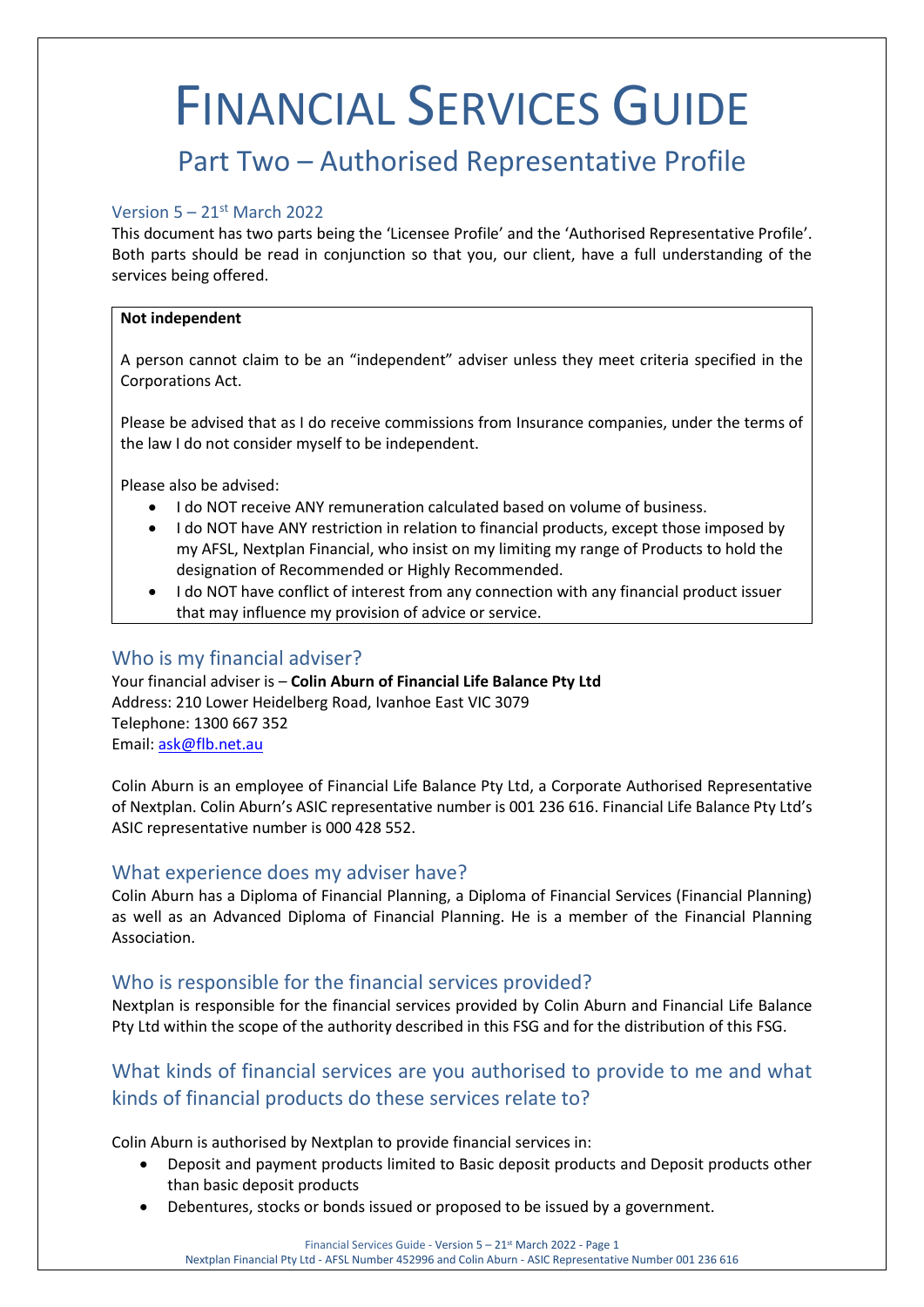- Life products including Investment life insurance products and Life risk insurance products
- Interests in managed investment schemes including investor directed portfolio services
- Retirement savings accounts products
- Securities including Direct Equities
- Superannuation including SMSF

Please note that Colin Aburn is not authorised to provide any services on behalf of Nextplan except in relation to the financial products listed above. The "What services and products are not provided by or on behalf of Nextplan" section earlier in this FSG gives examples of other services that are not provided on behalf of Nextplan.

Colin Aburn also provides an ongoing review service. As part of this service, Colin Aburn will conduct a review of your personal situation and their previous advice and recommend changes where they are needed.

## How is my Adviser paid for services provided to me?

This FSG has previously outlined the source, method and amount of remuneration and other benefits payable to your adviser for the services provided to you.

Nextplan will collect all commissions, fees and other benefits in connection with financial services provided by Colin Aburn or Financial Life Balance Pty Ltd.

Colin Aburn is then paid a salary by his employer, Financial Life Balance Pty Ltd. Specific details of this will be provided to you in the SoA.

Nextplan will also collect an annual Flat Fee from Colin Aburn and Financial Life Balance Pty Ltd.

Please note that at no time will you pay Colin Aburn or Financial Life Balance Pty Ltd directly.

# Will anyone be paid for referring me to my Adviser?

From time to time an accountant or other professional may be paid for making referrals to me. The amount paid is not ascertainable; however, where any amount is payable, it will be fully disclosed in the 'Statement of Advice' (SoA) or any other advice document provided to you.

# Further questions?

If you have any further questions about the services Nextplan provides, please contact Colin Aburn at 1300 667 352 or via Email[: ask@flb.net.au.](mailto:ask@flb.net.au)

You should retain this FSG for your reference and any future dealings with Colin Aburn, Financial Life Balance Pty Ltd or Nextplan.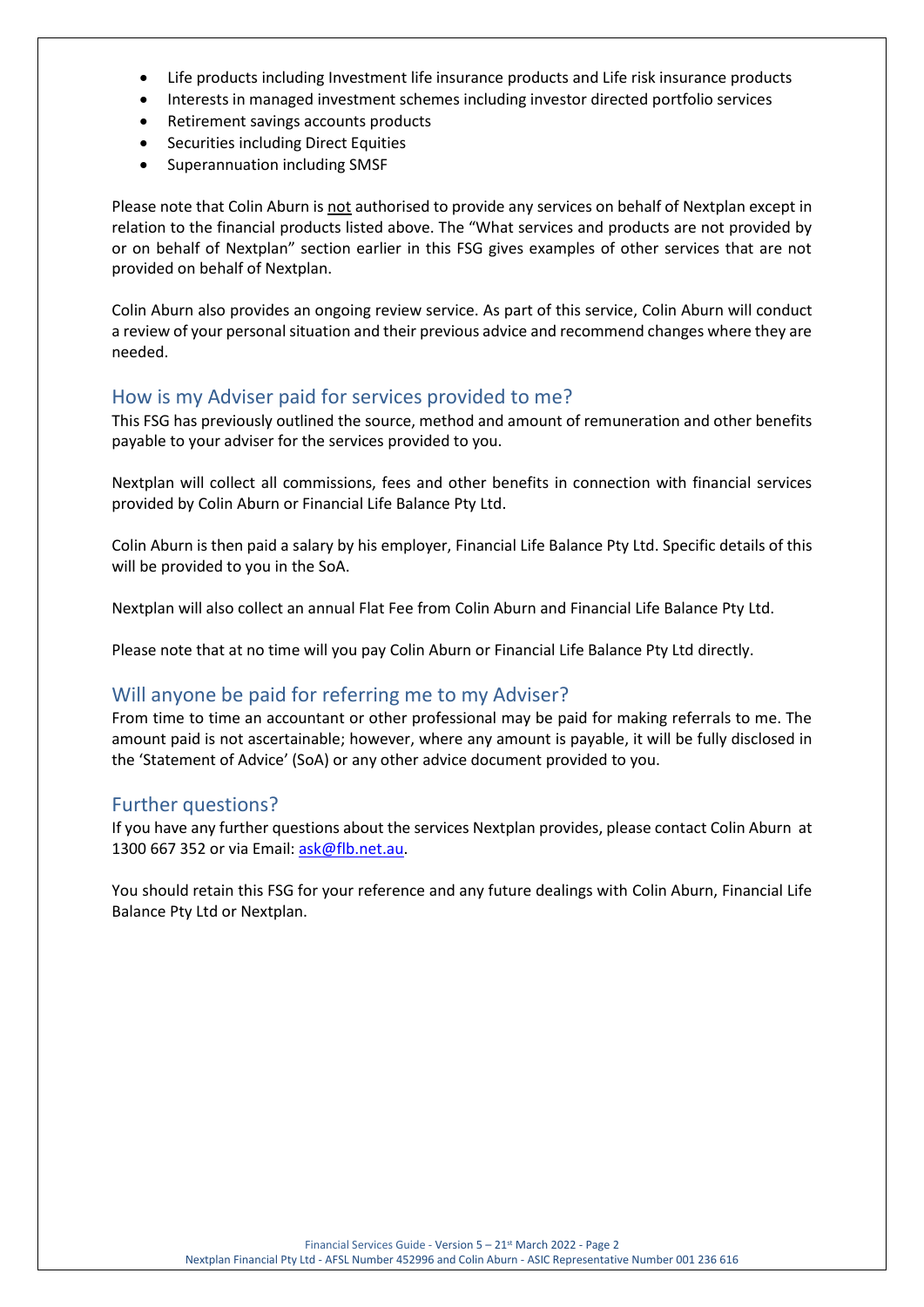# Financial Services Guide Acknowledgement of Receipt

I/We acknowledge receiving a copy of the Nextplan Financial Pty Ltd Financial Services Guide Version 12 dated 21<sup>st</sup> March 2022 including the Authorised Representative Profile for Colin Aburn dated 21<sup>st</sup> March 2022 and I/We acknowledge that I/we have been given an opportunity to read the Financial Services Guide.

| <b>Client Name</b> | <b>Client Signature</b> | Date |
|--------------------|-------------------------|------|
|                    |                         |      |
|                    |                         |      |
|                    |                         |      |
|                    |                         |      |

or

# Financial Services Guide Confirmation of Provision

I confirm that I sent a copy of the Nextplan Financial Pty Ltd Financial Services Guide Version 12 dated 21<sup>st</sup> March 2022 including the Authorised Representative Profile for Colin Aburn dated 21<sup>st</sup> March 2022 to:

| <b>Client Name</b>      |  |
|-------------------------|--|
| Postal/Email<br>Address |  |
| Date Sent               |  |
| Adviser Signature       |  |